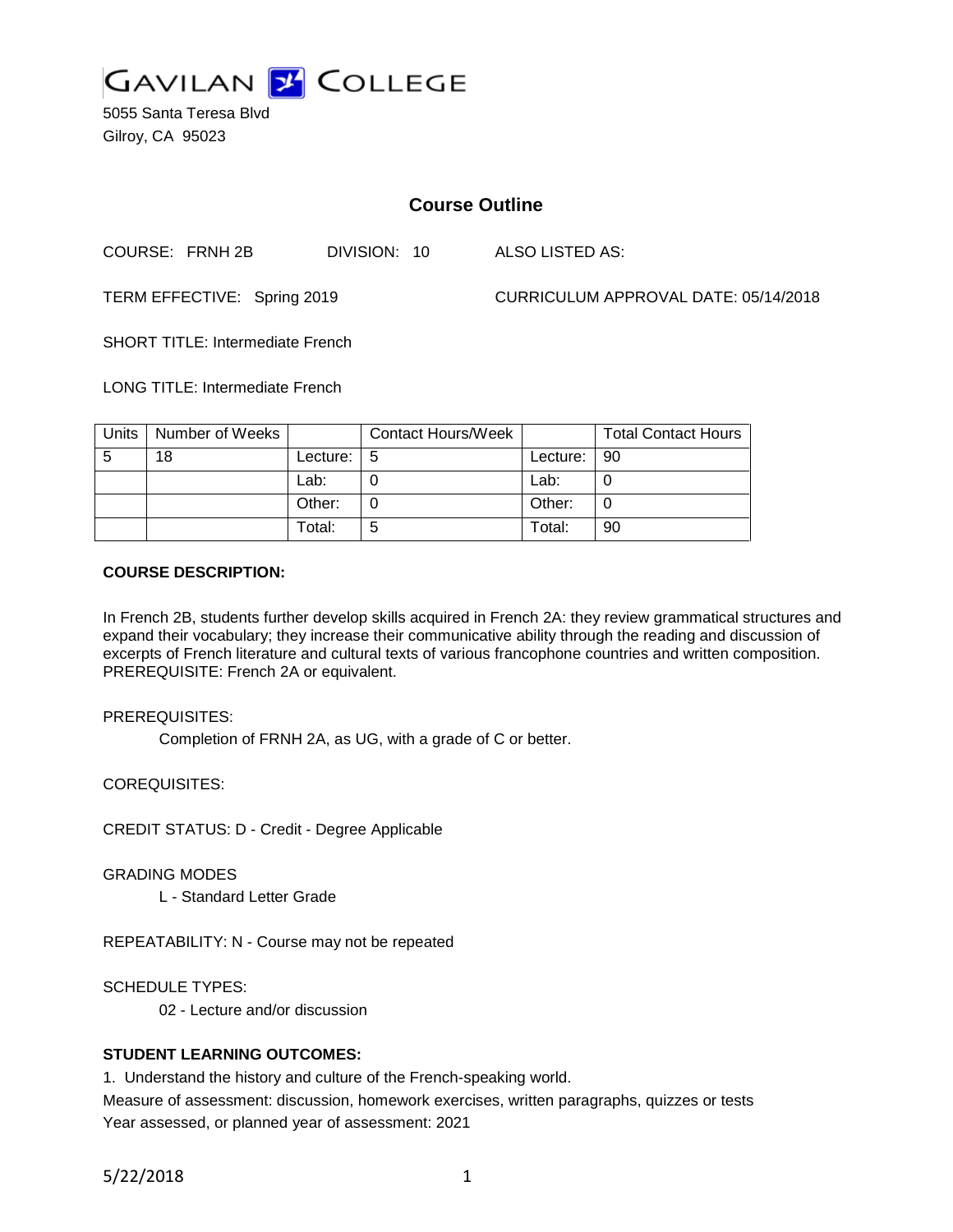Semester: Spring

2. Demonstrate critical thinking skills in class discussion and written compositions

Measure of assessment: discussion, homework exercises, written paragraphs, quizzes or tests

Year assessed, or planned year of assessment: 2021

Semester: Spring

3. Read and interpret works from a range of academic, literary and cultural sources

Measure of assessment: discussion, homework exercises, written paragraphs and essays, quizzes or tests

Year assessed, or planned year of assessment: 2021

Semester: Spring

4. Demonstrate mastery of grammatical functions in target language including various verb tenses, comparative and superlative forms, and the present subjunctive.

Measure of assessment: discussion, homework exercises, written paragraphs and essays, presentations, quizzes or tests

Year assessed, or planned year of assessment: 2021

Semester: Spring

5. Identify cultural assumptions that are implicit in francophone texts that are important to understanding and responding to them

Measure of assessment: discussion, homework exercises, written paragraphs and essays, presentations, quizzes or tests

Year assessed, or planned year of assessment: 2021

Semester: Spring

6. Analyze, synthesize, evaluate, and question Francophone texts in culturally appropriate ways, with special attention to lines of argument, inference, and cultural context

Measure of assessment: discussion, homework exercises, written paragraphs and essays, presentations, quizzes or tests

Year assessed, or planned year of assessment: 2021

Semester: Spring

## **CONTENT, STUDENT PERFORMANCE OBJECTIVES, OUT-OF-CLASS ASSIGNMENTS**

Curriculum Approval Date: 05/14/2018

15 hours

CONTENT: Students are introduced to the class and its requirements. The focus of the first unit is "family and the community" in France and North Africa. Students will review and continue mastery of past tense verbs, the usage of past participles as adjectives, duration (il y a, depuis), and the verbs vouloir, pourvoir, devoir, and savoir. Students read at least two texts, including: "Les enfants qui s'aiment" par Jacques Prévert and La folle allure par Christian Bobin.

HOMEWORK: Students use either online or workbook/audio exercises that reinforce grammatical concepts and vocabulary reviewed in the unit. They read excerpts from current and/or literary text and write one "resume du texte" and discuss one in small groups.

STUDENT PERFORMANCE OBJECTIVES: To understand the basic requirements of writing a summary and annotating a French text and writing a summary. The ability to use vocabulary around social interactions and feelings.

15 hours

CONTENT: The focus on the second unit is life today in Francophone countries (including sports and leisure activities). Students will review and continue mastery of comparative adjectives and adverbs, the passive voice, and different ways of using the verb "faire."

HOMEWORK: Students use either online or workbook/audio exercises that reinforce grammatical concepts and vocabulary reviewed in the unit. Students will research, prepare, and give a presentation around rights of passage in different Francophone countries.

STUDENT PERFORMANCE OBJECTIVES: To give a comprehensive, well-prepared presentation in target language. The ability to use proper vocabulary when discussing sports, leisure activities, and cultural pastimes.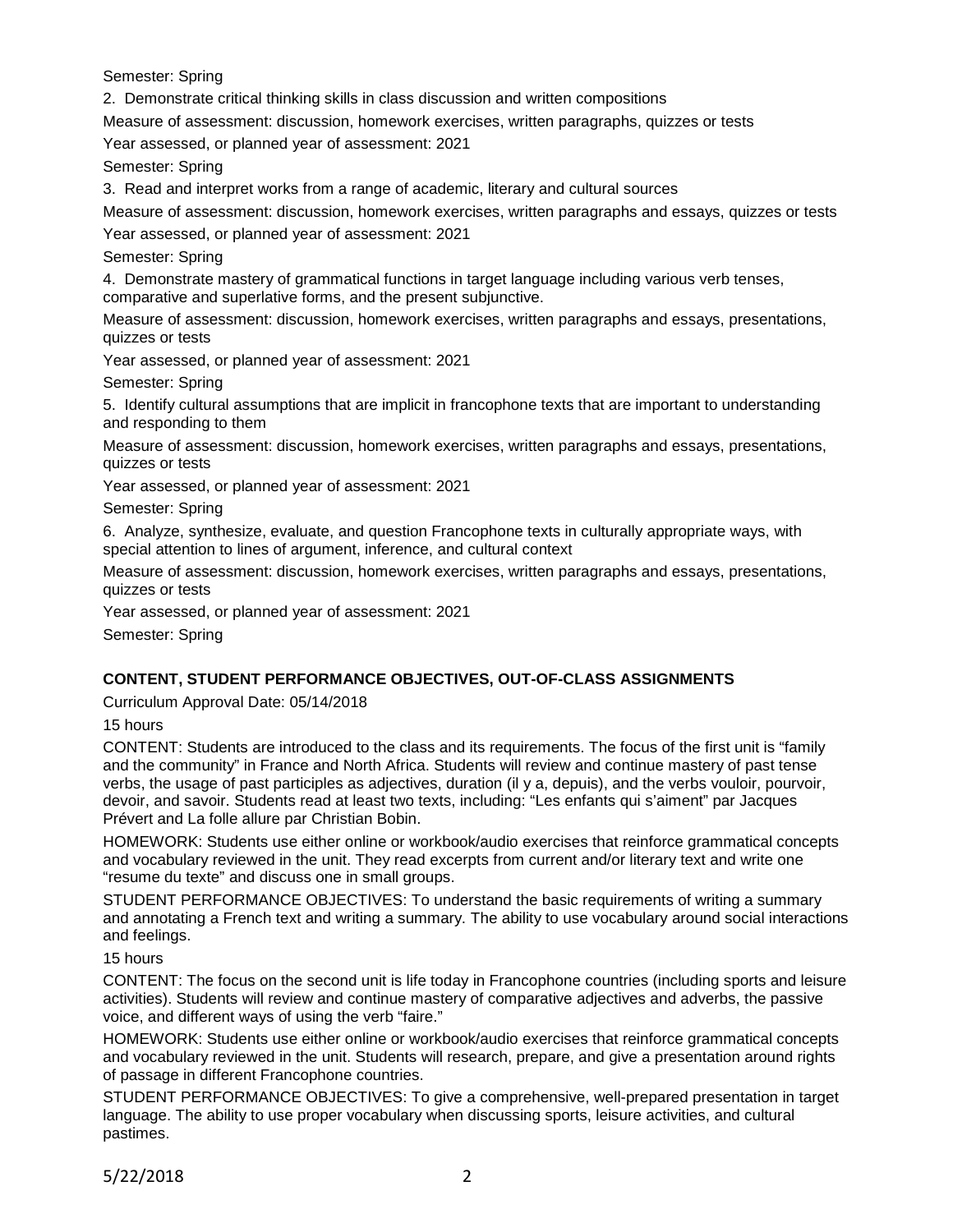## 15 hours

CONTENT: The focus on the third unit is "cultural identity." Students will learn how immigrants impact France's identity, Nationalism, and how other French-speaking countries view themselves. Students will review and continue mastery of the conditional verb tense, negation, questions, present participle, and use of the gerund. Students will read two texts from the Caribbean and Africa.

HOMEWORK: Students use either online or workbook/audio exercises that reinforce grammatical concepts and vocabulary reviewed in the unit. Students will work in small groups and give a PowerPoint presentation about a French speaking country in Africa or the Caribbean.

STUDENT PERFORMANCE OBJECTIVES: To collaborate with their classmates in preparing and giving presentation. Using idioms and understanding what different dialects exist.

#### 15 hours

CONTENT: The focus on the fourth unit is "global challenges." Students will review and continue mastery of the subjunctive, the pronouns "y" and "en," relative pronouns "qui," "que," "dont," and "où." Students will read excerpts from the 18th and 19th century philosophers and writers (Rousseau, Diderot, Hugo), stressing the nuances and intricacies at a higher level of the French language.

HOMEWORK: Students use either online or workbook/audio exercises that reinforce grammatical concepts and vocabulary reviewed in the unit. Students will memorize a short poem to present in class and work in small groups to read play excerpts.

STUDENT PERFORMANCE OBJECTIVES: To improve French pronunciation and intonation. Using vocabulary around political discourse and of different geographical areas and landmarks.

#### 15 hours

CONTENT: The focus on the fifth unit is science and technology. Students will review and continue mastery of the future tense and "le future antérieur," indirect and direct discourse, "plaire" and "déplaire." Students will learn the impact of French scientists (Jean-Louis Etienne, Jean-Michel Cousteau, Claudie Haigneré) through lecture and readings with the focus being on critical thinking, reading, and writing.

HOMEWORK: Students use either online or workbook/audio exercises that reinforce grammatical concepts and vocabulary reviewed in the unit. Students will write "compte rendu de lecture" (French summary/response approach to student reports on assigned texts).

STUDENT PERFORMANCE OBJECTIVES: Successfully completing a "compte rendu." Using vocabulary around scientific works and achievements.

#### 15 hours

CONTENT: The final unit focus is on "aesthetics" (concept of beauty in France, art, architecture, and literature). Students will review and continue mastery of the "passé simple," how to use and replace articles, prepositions, adjectives. Through readings and lecture, students will study French art, architecture, and literature and its global impact. Outside class activities with examples of French "aesthetics" (expositions, museum visits, etc.).

HOMEWORK: Students use either online or workbook/audio exercises that reinforce grammatical concepts and vocabulary reviewed in the unit. Students will choose their favorite francophone artist and write report in French about this artist's works, contribution to francophone culture, and global impact.

STUDENT PERFORMANCE OBJECTIVES: Writing a comprehensive report in French. Using target vocabulary around describing literary works and beauty.

# **REPRESENTATIVE TEXTBOOKS:**

## **METHODS OF INSTRUCTION:**

Pair work, small or large group discussion, role-play, peer interviews, pronunciation drills, oral presentations, guided readings, vocabulary development, dictation, basic sentence writing, guided writing. Homework consists of listening, reading and writing activities on internet.

## **OUT OF CLASS ASSIGNMENTS:**

Required Outside Hours: 180

## Assignment Description:

Students use either online or workbook/audio exercises that reinforce grammatical concepts and vocabulary reviewed in the chapter. They practice comprehension and pronunciation using online audio exercises. They read cultural and/or literary text and answer comprehension questions; they write paragraphs, short